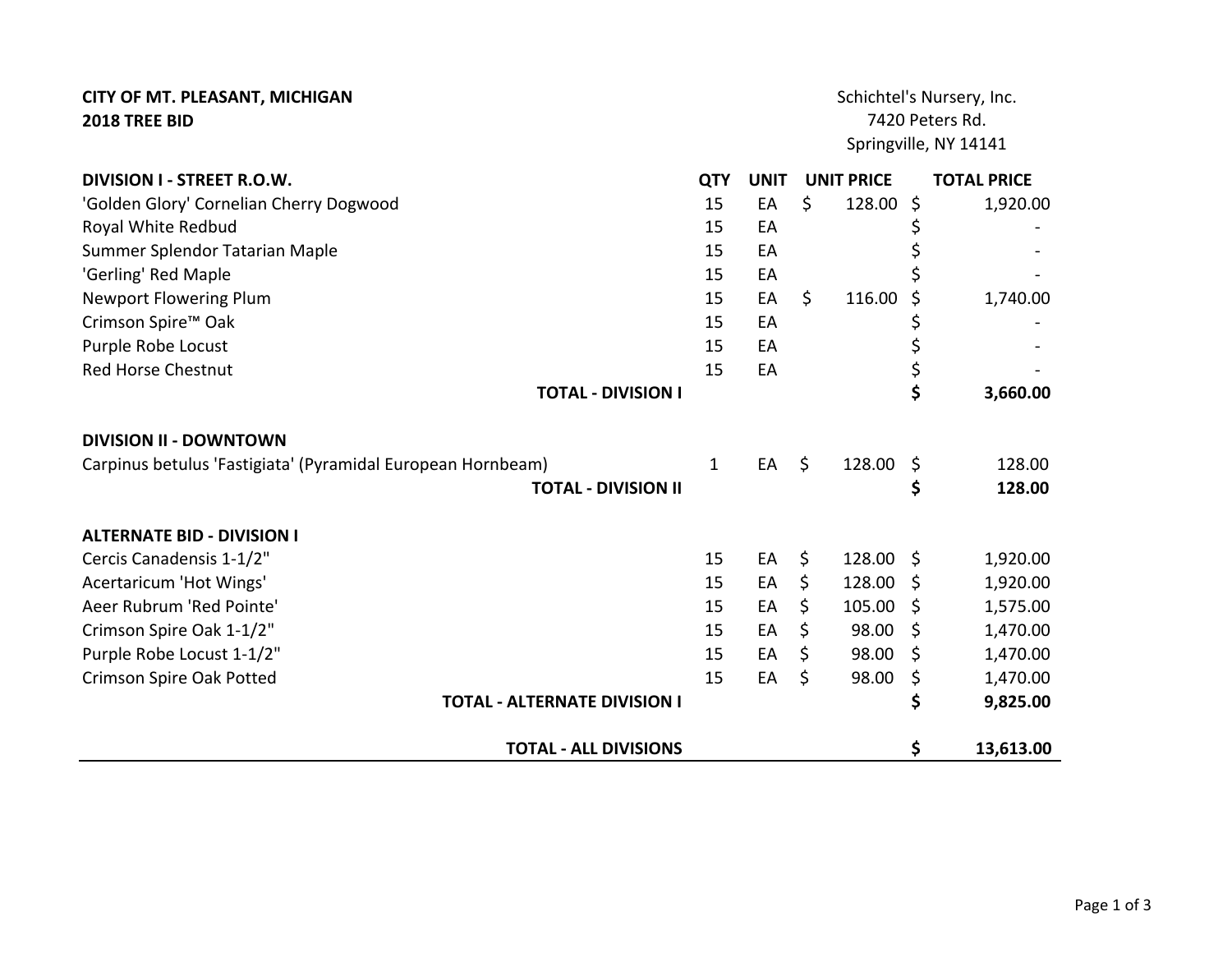## **CITY OF MT. PLEASANT, MICHIGAN 2018 TREE BID**

1630 SE Boutell Rd. Essexville, MI 48732 Bay Landscaping, Inc.

| <b>DIVISION I - STREET R.O.W.</b>                           | <b>QTY</b> | <b>UNIT</b> | <b>UNIT PRICE</b> |     | <b>TOTAL PRICE</b> |
|-------------------------------------------------------------|------------|-------------|-------------------|-----|--------------------|
| 'Golden Glory' Cornelian Cherry Dogwood                     | 15         | EA          |                   | \$  |                    |
| Royal White Redbud                                          | 15         | EA          |                   |     |                    |
| Summer Splendor Tatarian Maple                              | 15         | EA          | \$<br>85.00       | S   | 1,275.00           |
| 'Gerling' Red Maple                                         | 15         | EA          | \$<br>90.00       | \$  | 1,350.00           |
| <b>Newport Flowering Plum</b>                               | 15         | EA          | \$<br>84.00       | Ş   | 1,260.00           |
| Crimson Spire <sup>™</sup> Oak                              | 15         | EA          |                   |     |                    |
| Purple Robe Locust                                          | 15         | EA          |                   |     |                    |
| <b>Red Horse Chestnut</b>                                   | 15         | EA          | \$<br>125.00      | \$  | 1,875.00           |
| <b>TOTAL - DIVISION I</b>                                   |            |             |                   | \$  | 5,760.00           |
| <b>DIVISION II - DOWNTOWN</b>                               |            |             |                   |     |                    |
| Carpinus betulus 'Fastigiata' (Pyramidal European Hornbeam) | 1          | EA          | \$<br>80.00       | \$  | 80.00              |
| <b>TOTAL - DIVISION II</b>                                  |            |             |                   | \$  | 80.00              |
| <b>ALTERNATE BID - DIVISION I</b>                           |            |             |                   |     |                    |
| Golden Glory Dogwood 1-1/4"                                 | 15         | EA          | \$<br>66.00       | -Ś  | 990.00             |
| Redbud 1-3/4"                                               | 15         | EA          | \$<br>100.00      | -\$ | 1,500.00           |
| Crimson Spire Oak 1-1/2"                                    | 15         | EA          | \$<br>85.00       | S   | 1,275.00           |
| Purple Robe Locust 1-1/4"                                   | 15         | EA          | \$<br>73.00       | \$  | 1,095.00           |
| <b>TOTAL - ALTERNATE DIVISION I</b>                         |            |             |                   | \$  | 4,860.00           |
| <b>TOTAL - ALL DIVISIONS</b>                                |            |             |                   | \$  | 10,700.00          |